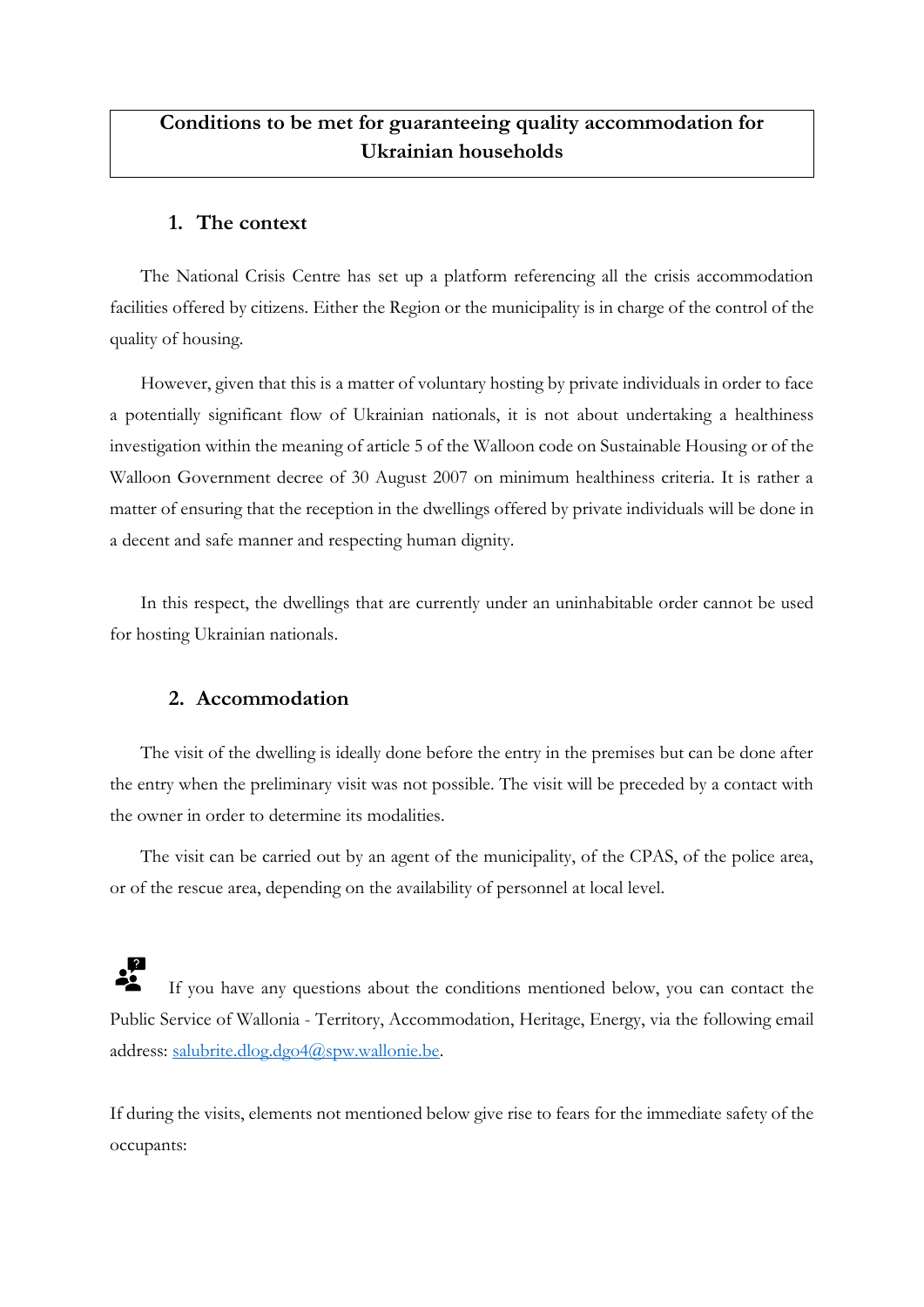- Either the municipality has taken over the competence of "healthiness" within the meaning of article 5 of the Walloon Code on Sustainable Housing and can then initiate a healthiness investigation via its authorized investigators;
- Or the municipality has not taken over the competence for "healthiness" within the meaning of article 5 of the Walloon Code on Sustainable Housing and can contact the PSW via the e-mail address [salubrite.dlog.dgo4@spw.wallonie.be](mailto:salubrite.dlog.dgo4@spw.wallonie.be) **to request a healthiness investigation**

If the time limit for carrying out the investigation does not allow the safety of the occupants to be guaranteed within a reasonable time, the municipality is invited to make an alternative housing proposal, either by granting an available dwelling belonging to it or by using the "housing tool" set up by the National Crisis Centre or via any other housing offer.

## **Minimum requirements for the dwelling or part of it**

The dwelling must have the following facilities:

- ❖ A toilet allowing for the respect of intimacy
- ❖ A shower or a bathtub with hot water allowing for the respect of the intimacy
- ❖ A kitchen sink
- ❖ A fixed heating system in the dwelling



The building in which the dwelling/part of the dwelling is located must NOT be deficient in terms of stability (no obvious major cracks or fissures) and obvious waterproofing (no water infiltration in the roof, walls and frames).



Walls and ceilings must **NOT** be obviously damp and must be free of mould.



The dwelling must not present any obvious safety problems for the occupants!

The rooms and premises for private use should ideally be lockable by their occupants in order to respect their privacy, which must be guaranteed